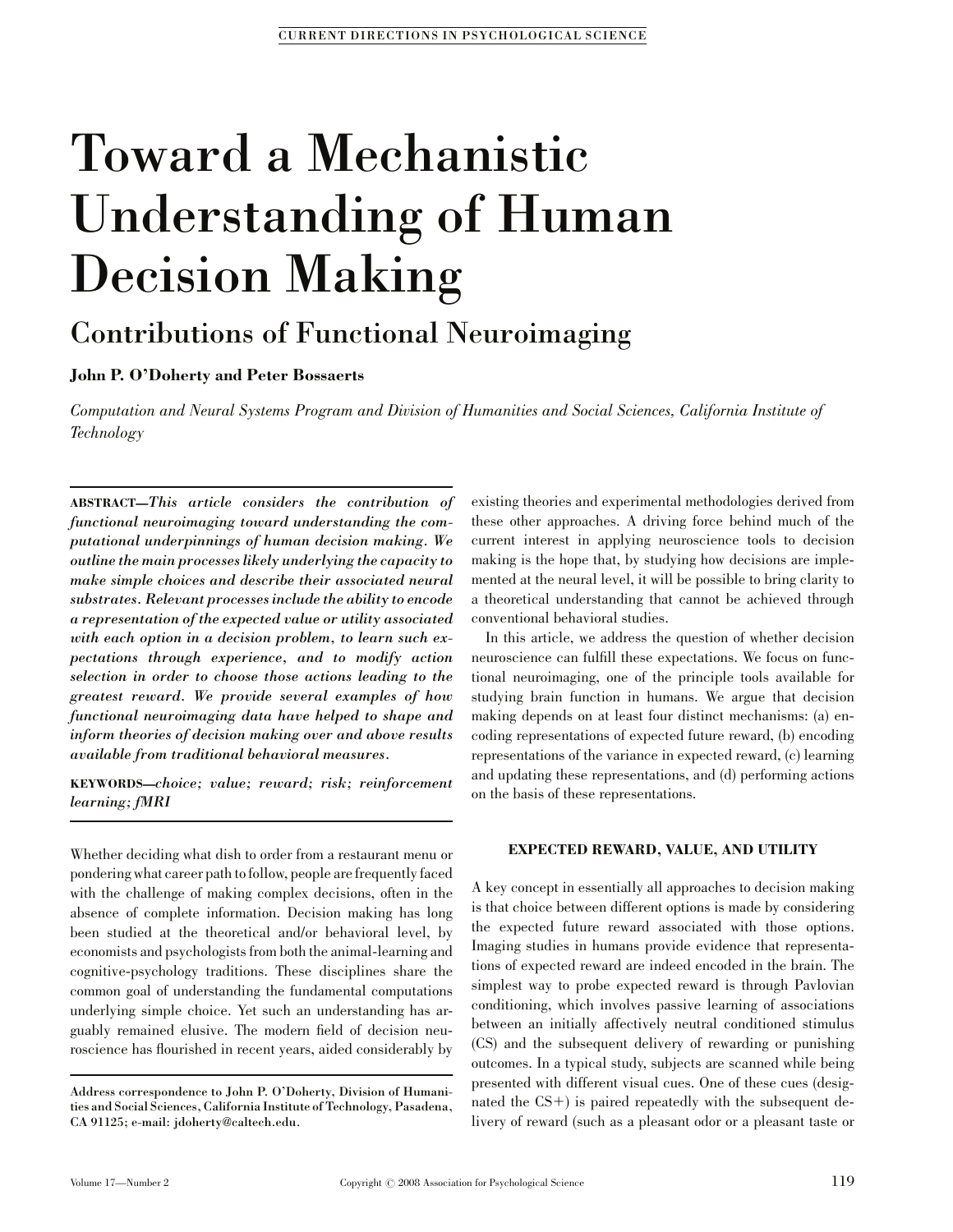juice stimulus), whereas another cue (the CS-) is either paired with nothing or paired with an affectively neutral stimulus. Neural responses related to reward prediction can then be isolated by comparing activity to the onset of the  $CS+$  with activity to the onset of the CS-. Such studies reveal significant CS+ related activity in regions such as the orbitofrontal cortex, amygdala, and ventral striatum (Fig. 1), implicating these areas in encoding expectations of reward (Gottfried, O'Doherty, & Dolan, 2003).

Expected-reward representations have also been investigated during performance of simple decision tasks such as the n-armed bandit task. In this task, a subject chooses among a number of different options corresponding in an abstract sense to different ''arms''that might be available on a slot machine. These options pay out reward with differing probabilities or magnitudes. The subjects' objective is to establish through trial and error which arm pays the most. Imaging studies have revealed significant activity in orbitofrontal and medial prefrontal areas and the amygdala correlating with the expected reward of the chosen action during performance of such tasks (Hampton, Bossaerts, & O'Doherty, 2006).

While all theories of decision making invoke representations of expected reward, theories differ as to the precise form such



Fig. 1. Neural responses during expectation of reward. Hungry subjects were conditioned to two cues that signaled subsequent delivery of two foodrelated odor rewards (vanilla and peanut butter). Subjects were then fed to satiety on one of the foods, selectively devaluing the corresponding foodrelated odor. Subjects were then scanned again while being presented with the same two conditioned stimuli. Brain images show regions of amygdala (top) and orbitofrontal cortex (bottom; activity denoted by the colored patches) exhibiting activity in response to the cue stimuli related to the current reward value (perceived pleasantness) of the odors to which these cue stimuli have been paired. The graphs show the difference in activity in the amygdala (upper graph) and orbitofrontal cortex (OFC; bottom graph) from pre- to post satiety in response to the odor of the food fed to satiety (Tgt  $CS+u$ ) compared to the response to cues associated with the odor of the food not fed to satiety (nTgt  $CS+u$ ). Adapted from "Encoding Predictive Reward Value in Human Amygdala and Orbitofrontal Cortex,'' by J.A. Gottfried, J. O'Doherty, & R.J. Dolan, 2003, Science, 301, p. 1106. Copyright, 2003, American Association for the Advancement of Science. Adapted with permission.

representations take. Relevant properties of the reward include the magnitude or quantity of the reward expected and the probability that the reward will actually be delivered. These properties can be combined in different ways to produce variables relevant for decision making. The most fundamental combined variable is expected value (EV), which multiplies the probability of obtaining a reward with the magnitude of the reward. These concepts have been applied in human neuroimaging studies to investigate their neural correlates. Such studies have revealed neural responses to expected magnitude, probability, and EV in the ventral striatum and the medial prefrontal cortex (Tobler, O'Doherty, Dolan, & Schultz, 2007).

# Expected Utility

An important extension of EV is expected utility (EU): the probability of reward times its utility. EU offers an advantage over EV, by being able to account for the fact that humans and indeed other animals are sensitive not only to EVof an outcome but also to the degree of risk or uncertainty as to whether the reward will be delivered. Some individuals are risk averse, such that they prefer a safe gamble to a risky gamble if the gambles are equal in EV; other individuals may be risk neutral or even risk prone (they favor a risky compared to a nonrisky gamble with equal EV). The propensity for risk to bias choice can be accounted for in EU theory by virtue of the degree of curvature of the utility curve. For example, when given a choice between a certain \$5 outcome and an uncertain \$10 gamble—in which there is a 50% probability of winning the \$10 but also a 50% probability of winning nothing—an individual whose utility curve is concave (because its rate of increase from \$5 to \$10 is much less than that from \$0 to \$5) will have a tendency to prefer the certain \$5 outcome to the uncertain \$10 gamble, because the EU of that certain outcome is greater than that of the uncertain one.

# Dual Representations of Expected Value and Risk

The suggestion that individuals use a single representation of expected utility to guide choice is parsimonious, but is this actually what happens when people make decisions? An alternative possibility is that subjects use two separate signals: EV (the mean reward expected) and an additional variable that encodes the degree of risk or variance in the distribution of rewards. Neuroimaging studies can help to discriminate between these two different representational forms, even though they offer identical behavioral predictions in that both can account for risk sensitivity in behavioral choices equally well. Consistent with the mean/ variance alternative, imaging studies support a distinct neural representation for risk. Several studies report increased activity in the anterior insula or lateral orbitofrontal cortex during presentation of risky as opposed to nonrisky gambles (Kuhnen & Knutson, 2005). These areas are often implicated in aversive processing such as respondingto pain orits anticipation, as well as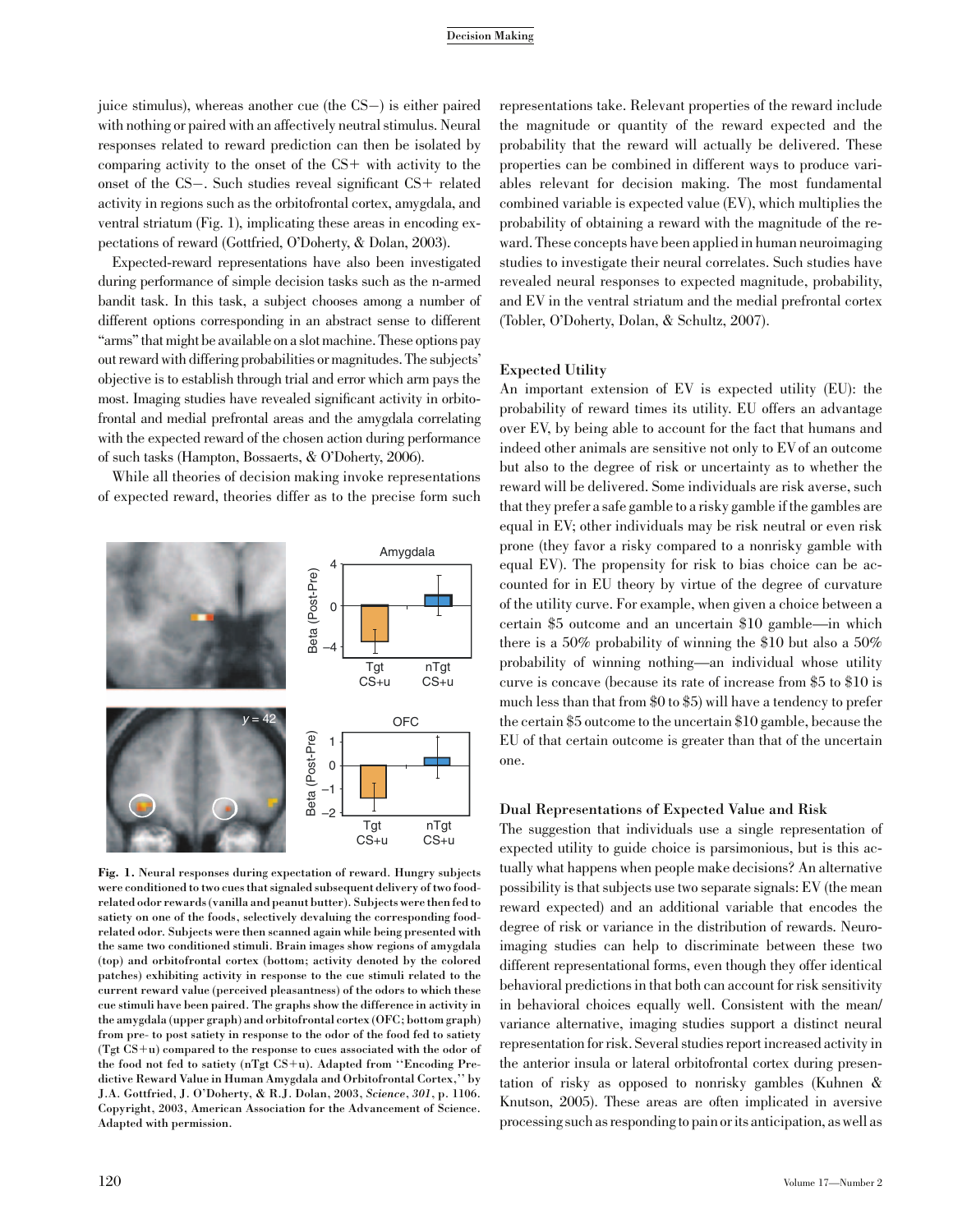to monetary loss; thus responses to risk in these areas could reflect the negative affective state it engenders. Risk signals have also been found in the firing patterns of dopamine neurons corresponding to a ramping (or monotonically increasing) activity in the interval during which a reward outcome is being anticipated (Fiorillo, Tobler, & Schultz, 2003). Similar signals have been found in functional magnetic resonance imaging (fMRI) studies in target areas of dopamine neurons such as the ventral striatum (Preuschoff, Bossaerts, & Quartz, 2006; Fig. 2).

These findings suggest that both EV and risk are indeed encoded separately, arguing against the possibility that the brain exclusively encodes representations of EU. Whether a unified representation of EU is present in the brain at all remains an open question. To our knowledge, conclusive evidence for the existence of such a signal at the neural level (distinct from EV) has yet to be reported. It should also be noted that EU theory has long been challenged on the basis of behavioral evidence. For example, subjects tend to be risk seeking for gambles involving losses but risk averse for gambles involving gains. Such anomalies have led to proposed variations in EU such as prospect theory (Kahneman & Tversky, 1979). Preliminary evidence that neural activity during decision making also reflects such asymmetries has emerged (De Martino, Kumaran, Seymour, & Dolan, 2006; Tom, Fox, Trepel, & Poldrack, 2007).

# LEARNING EXPECTED-REWARD SIGNALS

The finding of EV signals in the brain raises the question of how such signals are learned in the first place. An influential theory



Fig. 2. Anticipatory risk signals in the human brain. The brain image (A) shows ramping (monotonically increasing) anticipatory signals in the left and right ventral striatum (vst) related to the risk or variance in anticipated reward. The plot (B) shows fMRI responses in this region as a function of reward probability, demonstrating a maximal response on trials when reward delivery is least predictable (i.e., with a probability  $p =$ 0.5), and a minimal response when the reward delivery is most predictable and is either certain to occur or not to occur  $(p = 0 \text{ and } p = 1,$  respectively). The red star shows activationlevels during a different anticipation phase in the trial when risk is always maximal (i.e. when  $p = 0.5$ ). Adapted from ''Neural Differentiation of Expected Reward and Risk in Human Subcortical Structures,'' by K. Preuschoff, P. Bossaerts, & S.R. Quartz, 2006, Neuron, 51, p. 384. Copyright 2006, Elsevier. Adapted with permission.

from behavioral psychology put forward by Rescorla and Wagner suggests that learning of reward expectancy is mediated by the degree of surprise engendered when an outcome is presented or more precisely, the difference between what is expected and what is received (Rescorla & Wagner, 1972). Formally this is called a prediction error, which can take either a positive or negative sign depending on whether an outcome is greater than expected (which would lead to a positive error signal) or less than expected (which would lead to a negative error signal). This prediction error is used to update the expected reward associated with a particular stimulus or cue in the environment. Predictionerror signals in the brain were first uncovered through observation of the firing patterns of dopamine neurons in nonhuman primates during performance of simple reward-conditioning tasks. These neurons were found to demonstrate a firing pattern that closely resembles the prediction-error signals present in temporal-difference learning (Sutton, 1988)—an extension of the Recorla-Wagner model that captures how reward predictions are formed at different time points within a trial rather than merely on a trial-by-trial basis. fMRI studies in humans have found evidence for prediction-error signals in target regions of dopamine neurons such as the ventral striatum and orbitofrontal cortex (O'Doherty, Dayan, Friston, Critchley, & Dolan, 2003).

Analysis of the precise neural mechanisms underlying learning of reward predictions in the context of the Rescorla-Wagner model (and its extensions) is still ongoing. The model relies on a crucial parameter that determines to what extent prediction errors influence future predictions. This parameter should change with the uncertainty in the environment (Behrens, Woolrich, Walton, & Rushworth, 2007; Preuschoff & Bossaerts, 2007; Yu & Dayan, 2003). Implementation of such changes presupposes, among other things, that risk is encoded: If risk is expected to be high, then prediction errors ought not to change future predictions much—they are predicted to be sizeable anyway. But note that we already discussed encoding of risk in the context of choice. This suggests that such encoding may play a dual role—namely, to guide choice, and to modulate learning.

#### ACTION SELECTION FOR REWARD

Once predictions of future reward are made, the next step is to use these predictions to guide behavior. More specifically, individuals need to bias their action selection to choose those actions leading to the greatest probability of obtaining future reward or avoiding punishment.

#### Reinforcement-Learning Models

Useful insights into how humans or other animals might solve this problem has come from a branch of computer science known as reinforcement learning (RL; Sutton & Barto, 1998). According to RL, in order to choose optimally between different actions, an agent needs to maintain internal representations of the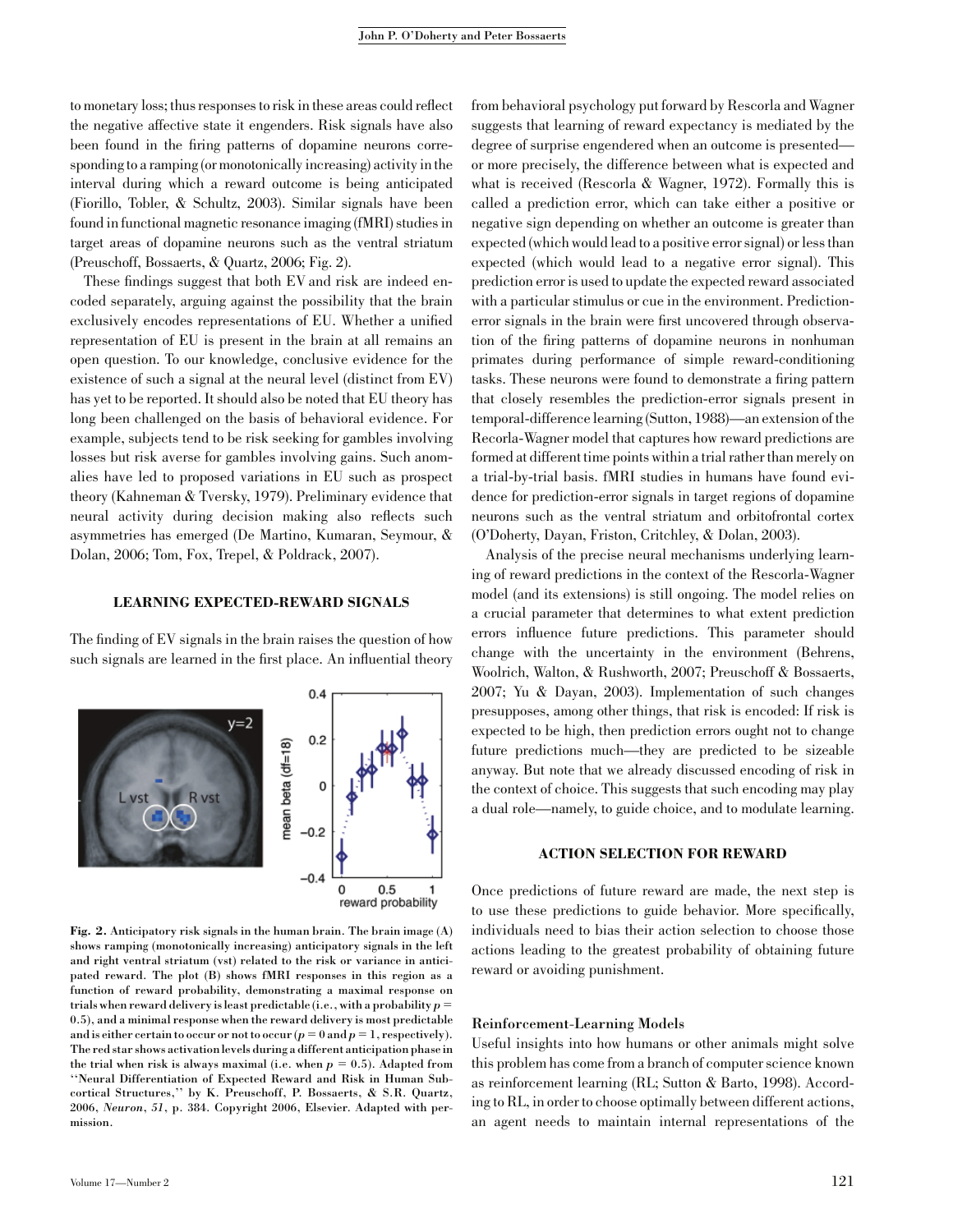expected reward available on each action and, subsequently, choose the action with the highest future reward. Also central to RL algorithms is a prediction-error signal, which is used to learn and update EVs for each action through experience, just as in the Rescorla-Wagner model. In one such RL model, called the Actor/Critic, action selection is conceived as involving two distinct components: a critic, which learns to predict future reward associated with particular states in the environment, and an actor, which chooses specific actions in order to move the agent from state to state according to a learned policy. Evidence from neuroimaging studies supports the presence of an actor/critic-like architecture in the brain, even though a number of alternative RL architectures (such as Q-learning, in which action values are learned directly and not indirectly via a separate critic) can capture human choice behavior equally well. In one study, the dorsal striatum was found to be specifically engaged when subjects were actively performing instrumental responses in order to obtain reward—consistent with a role for this region in implementing the actor—whereas the ventral striatum was found to be active in both instrumental and Pavlovian tasks consistent with a role for that region in the critic (O'Doherty et al., 2004). These results suggest a dorsal–ventral distinction within the striatum whereby the ventral striatum is more concerned with Pavlovian or stimulus–outcome learning while the dorsal striatum is more engaged during learning of stimulusresponse or stimulus–response–outcome associations.

## Limitations of RL Models

When taken together with a host of other findings from humans and other animals, the data we have discussed suggest that RL models provide a good account for how people learn to make choices through experience. Still, such models fail to account for all aspects of human choice behavior. Simple RL models assume that information gained about the rewards available from choosing one action provides no information about the rewards available from choosing an alternative action. Yet, in many situations, interdependencies between different actions do exist, and if subjects can exploit these, greater reward will ensue. One of the simplest examples of a decision task with such an abstract rule is probabilistic reversal learning. In essence, this is a 2-armed bandit problem in which arms are interchanged at times. The structure in this task is the negative correlation between the rewards available on the two arms: When choice of one arm is "good," the other is "bad," and vice versa—but after a time, the contingencies reverse. Evidence from neuroimaging indicates that EV representations in the ventromedial prefrontal cortex incorporate such a task structure, manifested by an inference-mediated change in expectations following a reversal of stimulus choice (Hampton et al., 2006). These results suggest that human subjects do indeed incorporate knowledge of interdependencies when making decisions, providing empirical evidence to support the application of an important extension of reinforcement learning to human decision making.

#### OUTSTANDING ISSUES

Although decision neuroscience and the related area of neuroeconomics are arguably still in their infancy, we have here highlighted several cases in which neuroimaging findings have informed a theoretical understanding of decision making that could not be achieved through behavioral methods alone. Many questions remain unanswered, and space precludes an exhaustive consideration of these here. One important issue is whether different neural systems are engaged when explicit information about the properties of the gamble, such as the probabilities and magnitudes, is provided, compared to when the relevant information is learned through experience in the absence of explicit information. Another open question is how the chosen action comes to be chosen in the first place. Although imaging studies provide evidence that the brain encodes expectations of reward associated with the chosen action, no study has yet distinguished between regions actively determining the decision itself from those merely reporting its consequences.

#### Recommended Reading

- Daw, N.D., & Doya, K. (2006). The computational neurobiology of learning and reward. Current Opinion in Neurobiology, 16, 199– 204. A review of the insights into reward learning and decision making gained from applying formal computational models of learning to neural data.
- Knutson, B., & Cooper, J.C. (2005). Functional magnetic resonance imaging of reward prediction. Current Opinion in Neurology, 18, 411–417. Provides an overview of recent functional neuroimaging studies on reward prediction and details the specific neural structures implicated in this function.
- Montague, P.R., & Berns, G.S. (2002). Neural economics and the biological substrates of valuation. Neuron, 36, 265–284. Provides an accessible overview on the relevance of neural data for understanding valuation processes in humans and other animals.

Acknowledgments—This work was supported by a Searle Scholarship and a grant from the Gordon and Betty Moore foundation to JOD, and by funds from the Swiss Finance Institute to PB.

#### REFERENCES

- Behrens, T.E., Woolrich, M.W., Walton, M.E., & Rushworth, M.F.S. (2007). Learning the value of information in an uncertain world. Nature Neuroscience, 10, 1214–1221.
- De Martino, B., Kumaran, D., Seymour, B., & Dolan, R.J. (2006). Frames, biases, and rational decision-making in the human brain. Science, 313, 684–687.
- Fiorillo, C.D., Tobler, P.N., & Schultz, W. (2003). Discrete coding of reward probability and uncertainty by dopamine neurons. Science, 299, 1898–1902.